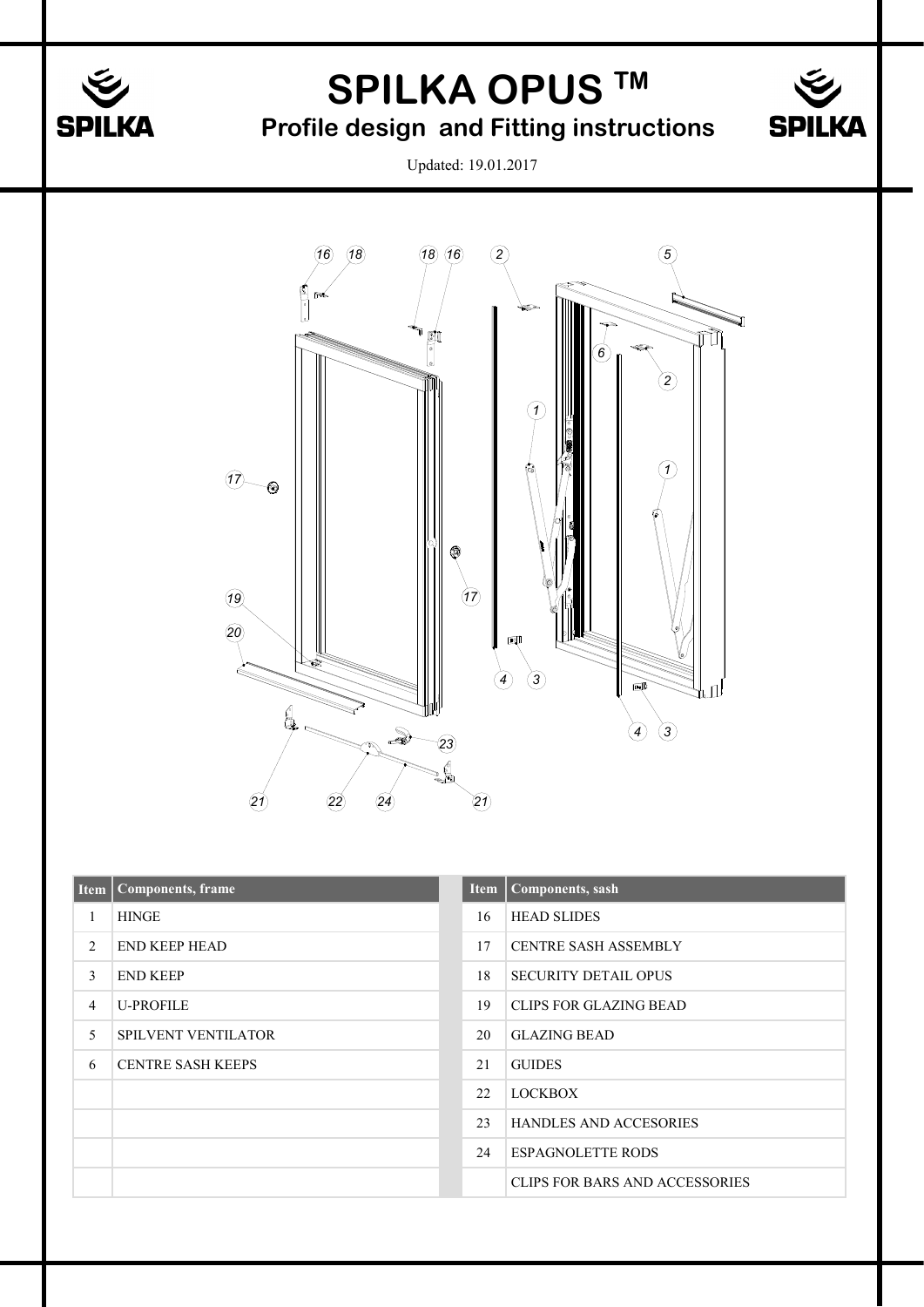## **COMPONENTS**



#### **Critical dimensions:**



#### **Hinges**

There are 6 hinge sizes (A1-A6), depending on the window height. The hinges are fixed by screws into the frame jambs. All sizes have a safety catch and sizes A3-A6 also include a device to prevent the sash blowing closed. Spilka has also developed to additional sizes in HD (heavy duty) that allows a higher weight, A5 and A6.

#### **Head slides**

These components couple the sash to the frame. It is important that the head slide's rotation point is as far out as possible so the sash does not foul the weather-strip when reversed.

#### **Rondo Centre sash assemblies**  These fittings attach the hinge to the sash.

#### **U-profile**

PP (polypropylene) deformable profile supplied on 500 m rolls. Drawing 4 shows channel required and profile dimensions.

#### **Profiles**

Hinges are fixed in a groove in the inside of the frame jambs, to the outside of the u-profile channel. This `u-channel` is 11,5 mm deep and 9,2 mm wide.

To allow the sash to reverse a groove on the outside of the sash jambs is used to correctly position the head slides.

The inner top edge of the sash is rounded (with a radius or chamfer) to allow the sash to easily slide past the weather-strip.

NB! Top and bottom profiles can be different to the side profiles

The outer gap at the sides between sash and frame should be a min 6,5 mm. We recommend a gap of 1-4 mm at the top and between 4-6 mm at the bottom.

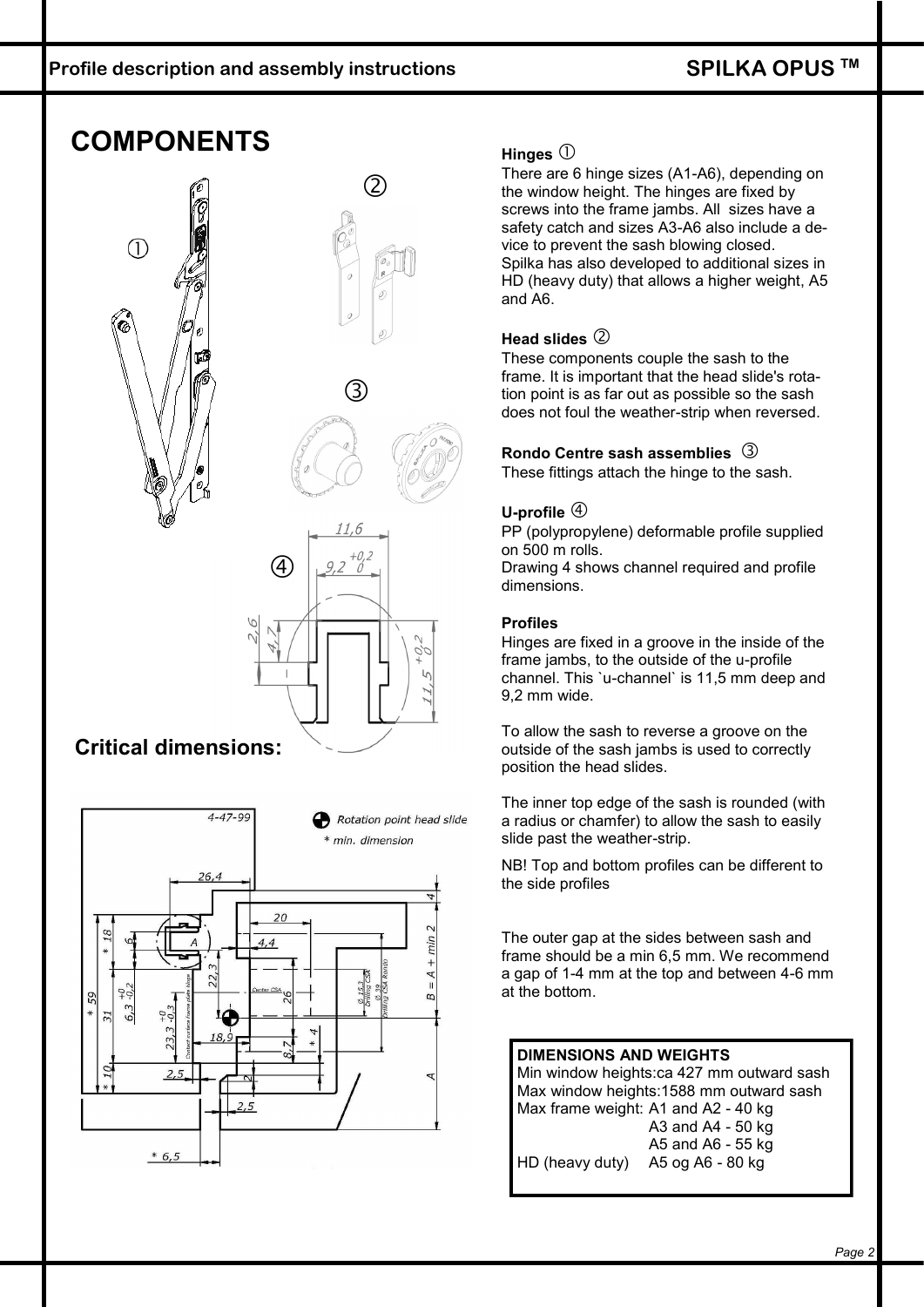#### **SPILKA OPUS TM**

#### **Profile description and assembly instructions**

# **DRILLING AND ROUTING**  $\overline{c}$ Ó **PATP**  $\bigcirc$  $\pi$ ۲<br>تا OUTSIDE GRAVITY DETAIL A <u>s</u> C  $2:1$  $4.7$ 2,6  $11,5^{+0,2}_{-0}$

- 1. Hole Ø12,3 mm for frame plate adjustment point.
- 2. Hole Ø15,3 /Ø39 mm for Rondo centre sash assembly.
- 3. Grove for head slide.

#### **Frame plate**

Pre-drill a hole of Ø 12,3 mm for frame plate adjustment point. After positioning the hinge at the correct height it can be adjusted +/- 1,0 mm.

#### **Centre sash assemblies**

The starting point for positioning the hinge, is to centre the pivot point 10 mm over the centre of the sash. This will ensure any espagnolette end keeps will not be damaged by the head slide and the sash will remain within the overall window height when reversed.

Positioning may vary according to profile dimensions as will the top and bottom gaps between the sash and frame. Therefore specific calculation should be made for each profile.

Drill holes are shown on the drawing.

#### **WINDOW SIZES AND RELEVANT HINGES**

|                                              |  |  | A1 A2 A3 A4 A5 | A6 |  |
|----------------------------------------------|--|--|----------------|----|--|
| <b>H min</b> [mm] 427 531 681 861 1091 1331  |  |  |                |    |  |
| <b>H max</b> [mm] 530 680 860 1090 1330 1588 |  |  |                |    |  |

H = overall frame height. Measurements can vary according to profile dimensions